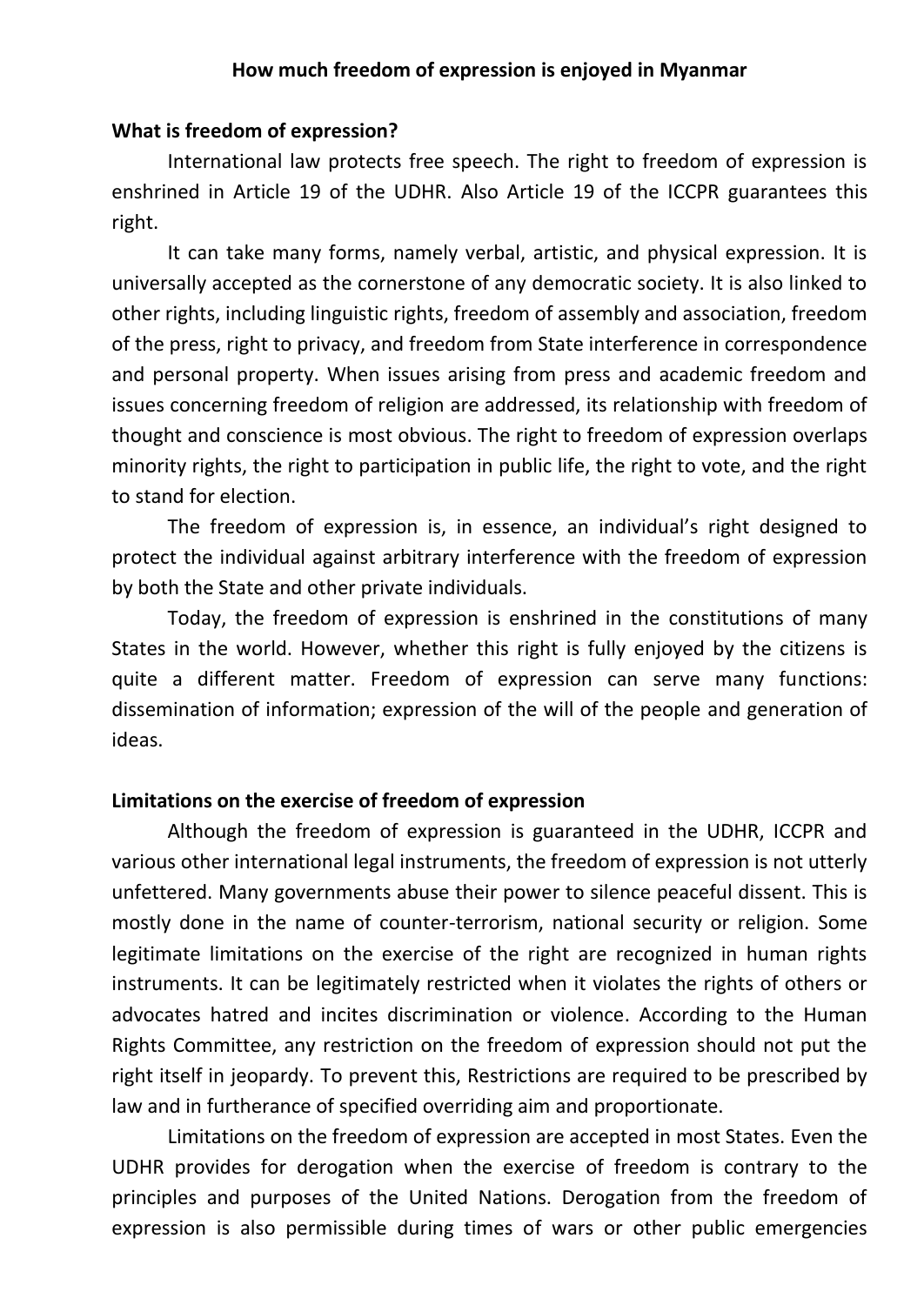.Article 19(3) of ICCPR specifies that the freedom of expression carries with it special duties and responsibilities and accordingly may be subjected to restrictions provided by law which are necessary for the respect of the rights or reputations of others and/or for the protection of national security, public order, public health, or public morals. However, as the definition of national security is the discretion of the State, it may be open to arbitrary abuse. However, under Article 20 of the ICCPR, the State's prohibition by law of any advocacy of national, racial or religious hatred that constitutes incitement to discrimination, hostility or violence is permissible.

Freedom of expression underpins other human rights such as the right to freedom of thought, conscience and religion. It is also closely linked to freedom of association and freedom of peaceful assembly.

## **Legal framework for freedom of expression in Myanmar**

Every country constitution contains provisions for the value of free speech. So does the Myanmar Constitution.

Section 354 of the Constitution of Myanmar provides that:

"Every citizen shall be at liberty to exercise the rights:

- to express and publish freely their convictions and opinions;
- to assemble peacefully without arms and holding procession;
- to form associations and organizations;
- to develop their language, literature, culture they cherish, religion they profess, and customs without prejudice to the relations between one national race and another or among national races and to other faiths."

However, any act which is intended or is likely to promote feelings of hatred, enmity or discord between racial or religious communities or sects is forbidden under section 364 of the Constitution. Therefore the exercise of the right to freedom of expression must not, knowingly or inadvertently, constitute an act promoting feelings of hatred. This section, accordingly, provides for the promulgation of a law to punish such acts. To effectively implement the provisions of these two sections, the government has taken steps such as the development of the Protection Against Hate Speech Bill, the issuance of the Notification on prevention of incitement to hatred and violence (or) prevention of proliferation of hate speech by the Office of the President in April 2020. Since then all government institutions and agencies have conducted awareness activities on hate speech. In Rakhine State where mistrust among communities is high, the anti-hate speech campaigns were conducted in 17 townships, with the participants from diverse communities.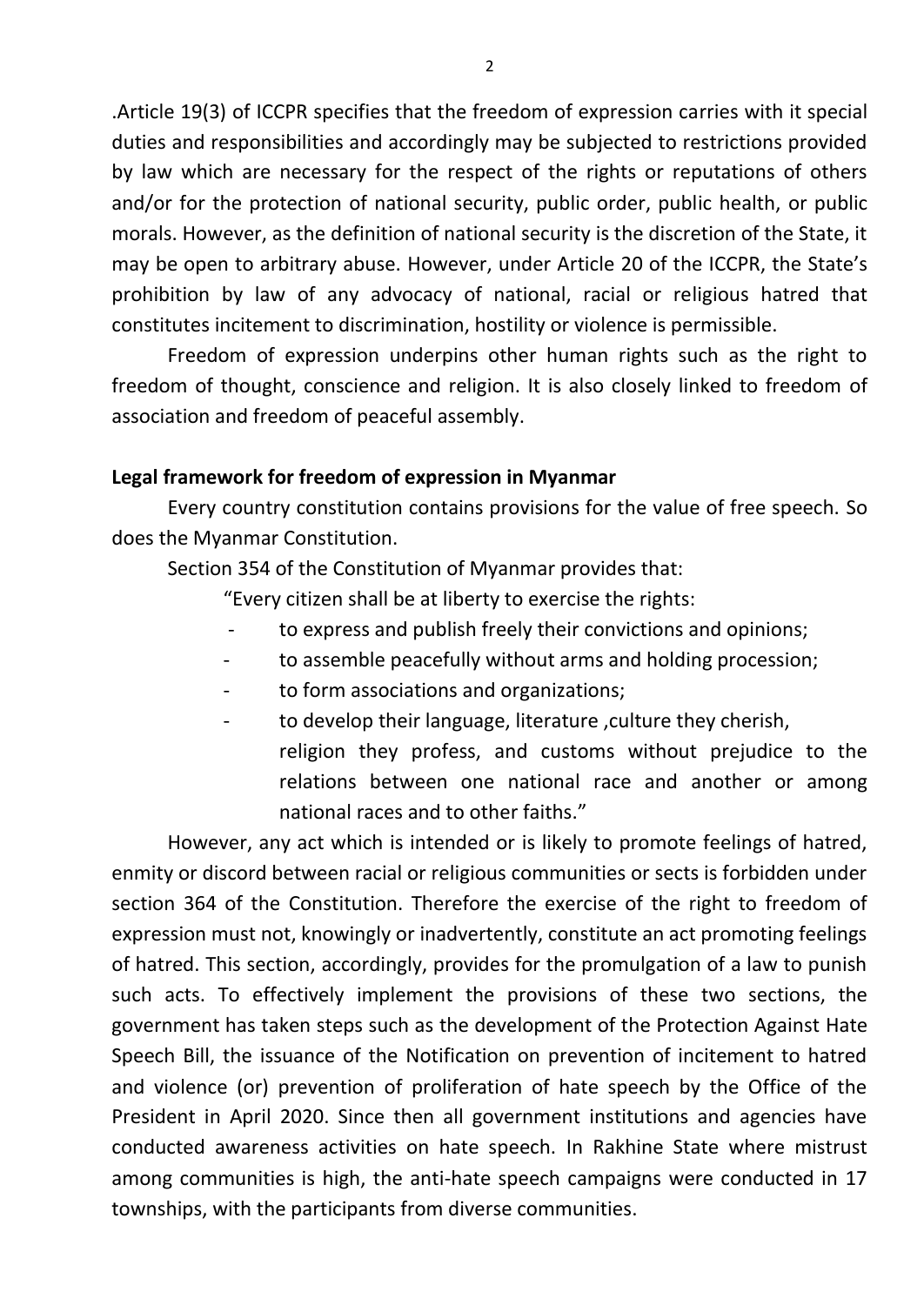## **Laws criminalizing free expression in Myanmar**

There are laws that criminalize free expression in Myanmar and they are the following:

- 1. Article 66(d) of the Telecommunication Law
- 2. Article 33 and 34(d) of the Electronic Transactions Law
- 3. The Unlawful Associations Act of 1908
- 4. The Official Secrets Act of 1923
- **`** 5. The Peaceful Assembly and Peaceful Procession Law
- 6. Penal Code sections 124 A (sedition) 295 A (defamation) and 505 (incitement)

In addition, there still exist problems such as the enforcement, lack of judicial oversight, and procedural ambiguity in applying these laws. These laws go beyond the restrictions permissible under international law.

The specific Articles in the above-mentioned laws are said to fail the three-part test which says restrictions must be prescribed by law, pursue a legitimate aim and necessary and proportionate. For instance, the provisions in the Telecommunications Law are not a necessary and proportionate response to the risks they are intended to prevent. Similarly, sections 33 and 34(d) of the Electronics Transactions Law impose restrictions not necessary and proportionate and target behaviours that should not be criminalized. It is therefore recommended that these Articles and relevant laws should be repealed or amended to comply with international law. Among these laws some are very recent legislation and certain amendments have already been made, but they are still considered to be insufficient. Certain legal actions by the Government against several individuals under these laws have made them widely unpopular. To amend or repeal them depends on strong advocacy work by all stakeholders. At present, the Government is considering to become a State Party to the ICCPR and as a party to the convention, it will become an obligation for the Government to amend or repeal the above-mentioned problematic articles and laws. In addition, at present, the Government is developing the National Human Rights Commission, pursuant to the recommendations of the Universal Period Reviews (UPR). That National Human Rights Mechanism is intended to address all human rights matters and the current issues related to the right to freedom of expression are expected to be addressed, among others, by the National Commission.

# **How to enhance the right to freedom of expression?**

All laws criminalizing free speech and peaceful protests should be struck off the law books.